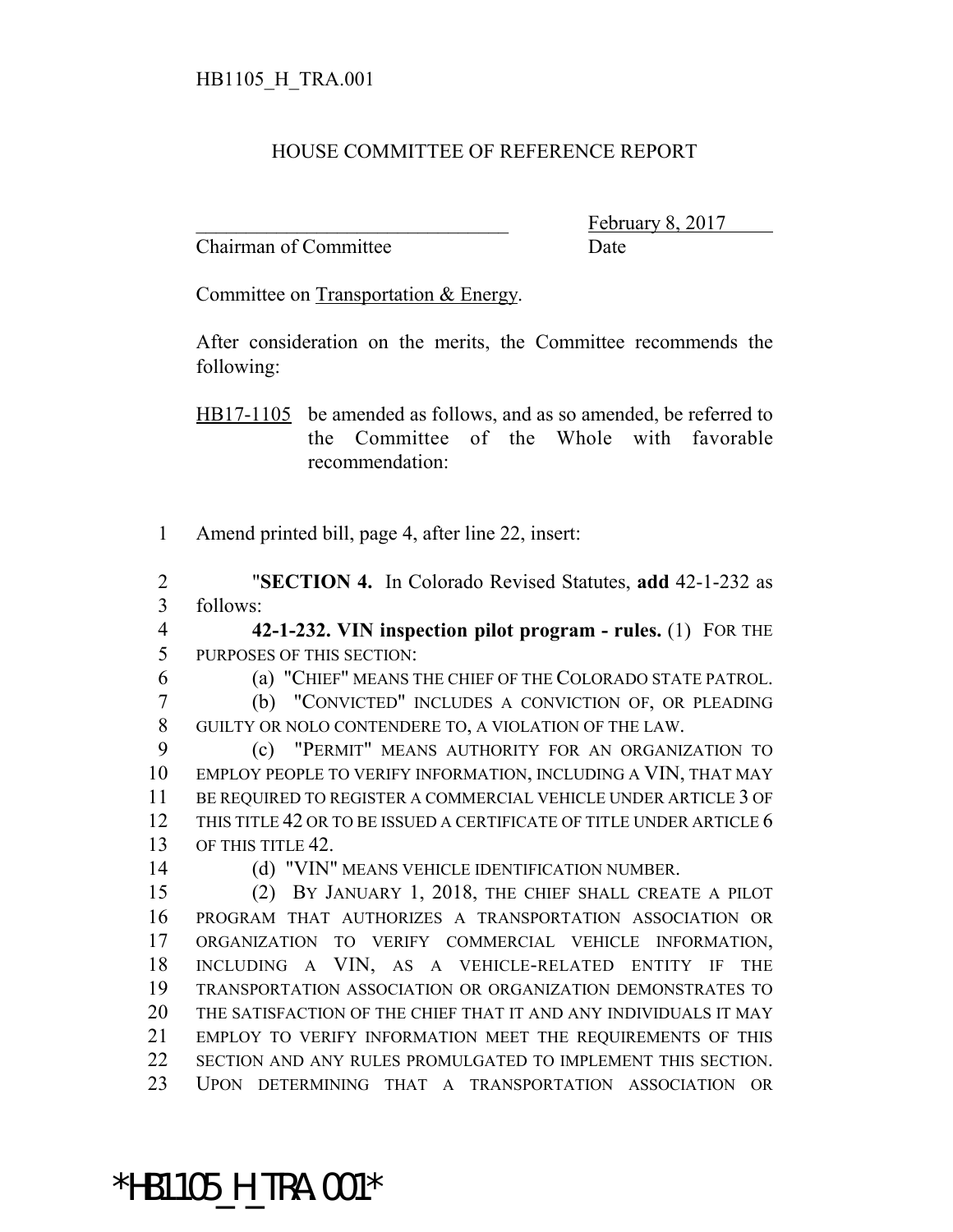ORGANIZATION MEETS THE REQUIREMENTS OF THIS SECTION AND ANY RULES PROMULGATED TO IMPLEMENT THIS SECTION, THE CHIEF MAY ISSUE A PERMIT TO THE APPLICANT.

 (3) TO BE ISSUED A PERMIT TO VERIFY INFORMATION, INCLUDING A VIN, AS A VEHICLE-RELATED ENTITY, AN APPLICANT MUST:

6 (a) EMPLOY VERIFIERS WHO DEMONSTRATE KNOWLEDGE OF THE PROCESS AND STANDARDS AND WHO HAVE NOT BEEN CONVICTED OF VIOLATING ARTICLE 4 OF TITLE 18 WITHIN THE LAST TEN YEARS;

 (b) SUBMIT THE NAME, BACKGROUND, EXPERIENCE, LOCATION OF OPERATION, CONTACT INFORMATION, AND ANY OTHER INFORMATION REQUIRED BY THE CHIEF OF EACH EMPLOYED VERIFIER;

 (c) FURNISH EVIDENCE OF A SAVINGS ACCOUNT OR DEPOSIT IN A CERTIFICATE OF DEPOSIT MEETING THE REQUIREMENTS OF SECTION 11-35-101 OR A SURETY BOND THAT:

 (I) HOLDS HARMLESS ANY PERSON WHO SUFFERS LOSS OR DAMAGE ARISING FROM THE ISSUANCE OF A CERTIFICATE OF TITLE THAT INCLUDED A VERIFICATION DONE BY THE PERMIT HOLDER; AND

18 (II) IS IN THE AMOUNT OF AT LEAST TEN THOUSAND DOLLARS;

 (4) A VEHICLE-RELATED ENTITY SHALL NOT EMPLOY A VERIFIER UNTIL THE CHIEF HAS APPROVED THE VERIFIER. THE PERMIT HOLDER SHALL SUBMIT TO THE CHIEF THE NAME, BACKGROUND, EXPERIENCE, LOCATION OF OPERATION, CONTACT INFORMATION, AND ANY OTHER INFORMATION REQUIRED BY THE CHIEF OF EACH VERIFIER. WITHIN SEVEN DAYS AFTER CEASING TO EMPLOY A VERIFIER, THE VEHICLE-RELATED ENTITY SHALL NOTIFY THE CHIEF THAT THE INDIVIDUAL NO LONGER VERIFIES INFORMATION FOR THE VEHICLE-RELATED ENTITY.

- (5) A VEHICLE-RELATED ENTITY SHALL NOT CHARGE MORE THAN TWENTY-FIVE DOLLARS PER TRANSACTION TO VERIFY INFORMATION.
- (6) THE CHIEF MAY DENY OR CANCEL A PERMIT FOR:

(a) FAILING TO COMPLY WITH THIS SECTION;

 (b) FAILING TO MAINTAIN IN FULL FORCE THE SAVINGS ACCOUNT, DEPOSIT IN A CERTIFICATE OF DEPOSIT, OR SURETY BOND REQUIRED BY SUBSECTION (3) OF THIS SECTION;

(c) MISREPRESENTATIONS IN APPLYING FOR A PERMIT;

 (d) BEING CONVICTED UNDER, OR EMPLOYING A VERIFIER WHO IS CONVICTED UNDER, ARTICLE 4 OF TITLE 18;

 (e) INCOMPETENCE OR FAILING TO ADEQUATELY VERIFY INFORMATION, INCLUDING A VIN, AS A VEHICLE-RELATED ENTITY.

 (7) THE CHIEF MAY PROMULGATE RULES REASONABLY NECESSARY TO IMPLEMENT THIS SECTION, INCLUDING ESTABLISHING APPLICATION PROCEDURES AND ANY REQUIRED FORMS AND ESTABLISHING PROCEDURES,

\*HB1105 H TRA.001\*  $-2$ -